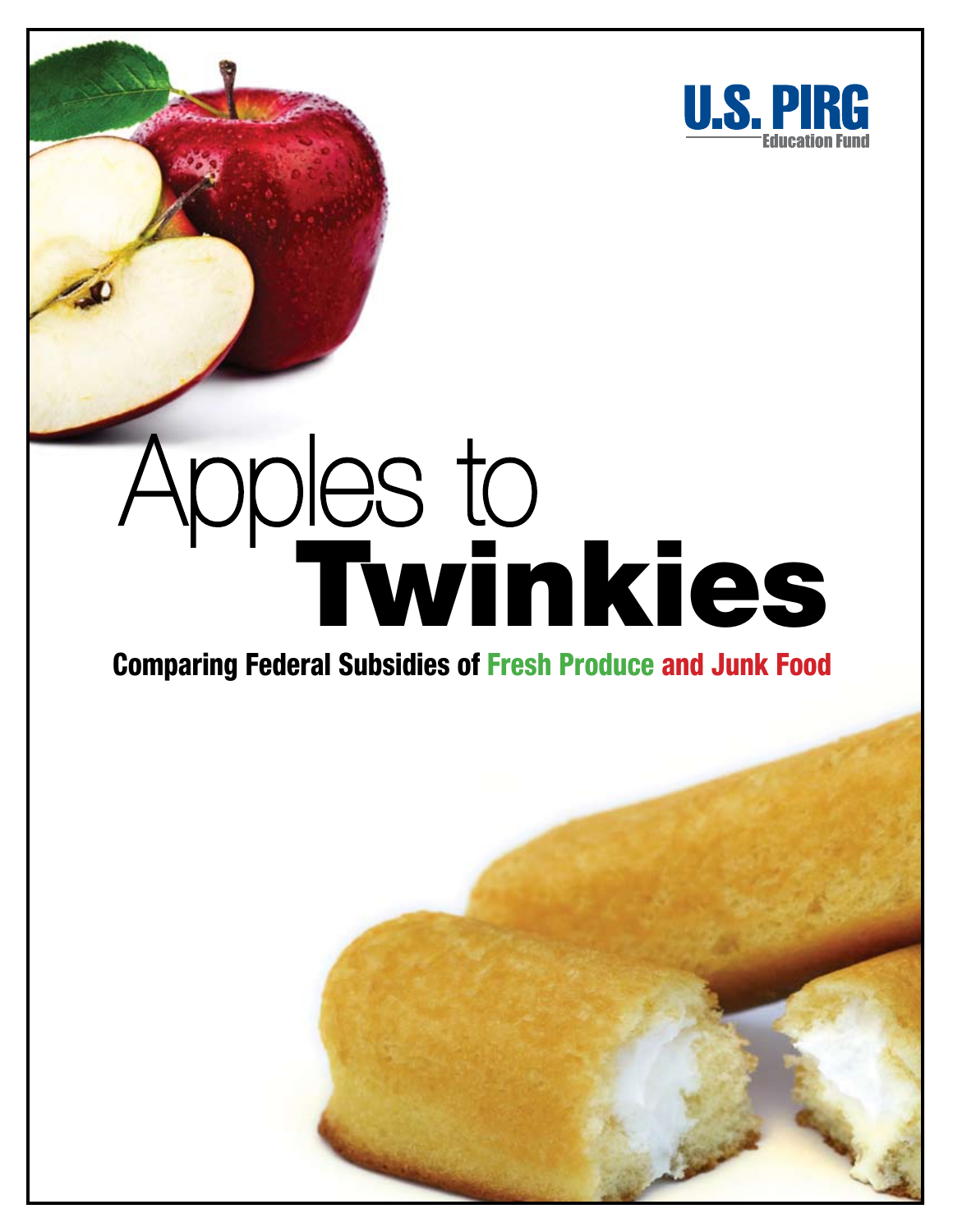# Apples to Twinkies: Comparing Federal Subsidies of Fresh Produce and Junk Food

# U.S. PIRG Education Fund

Mike Russo

September 2011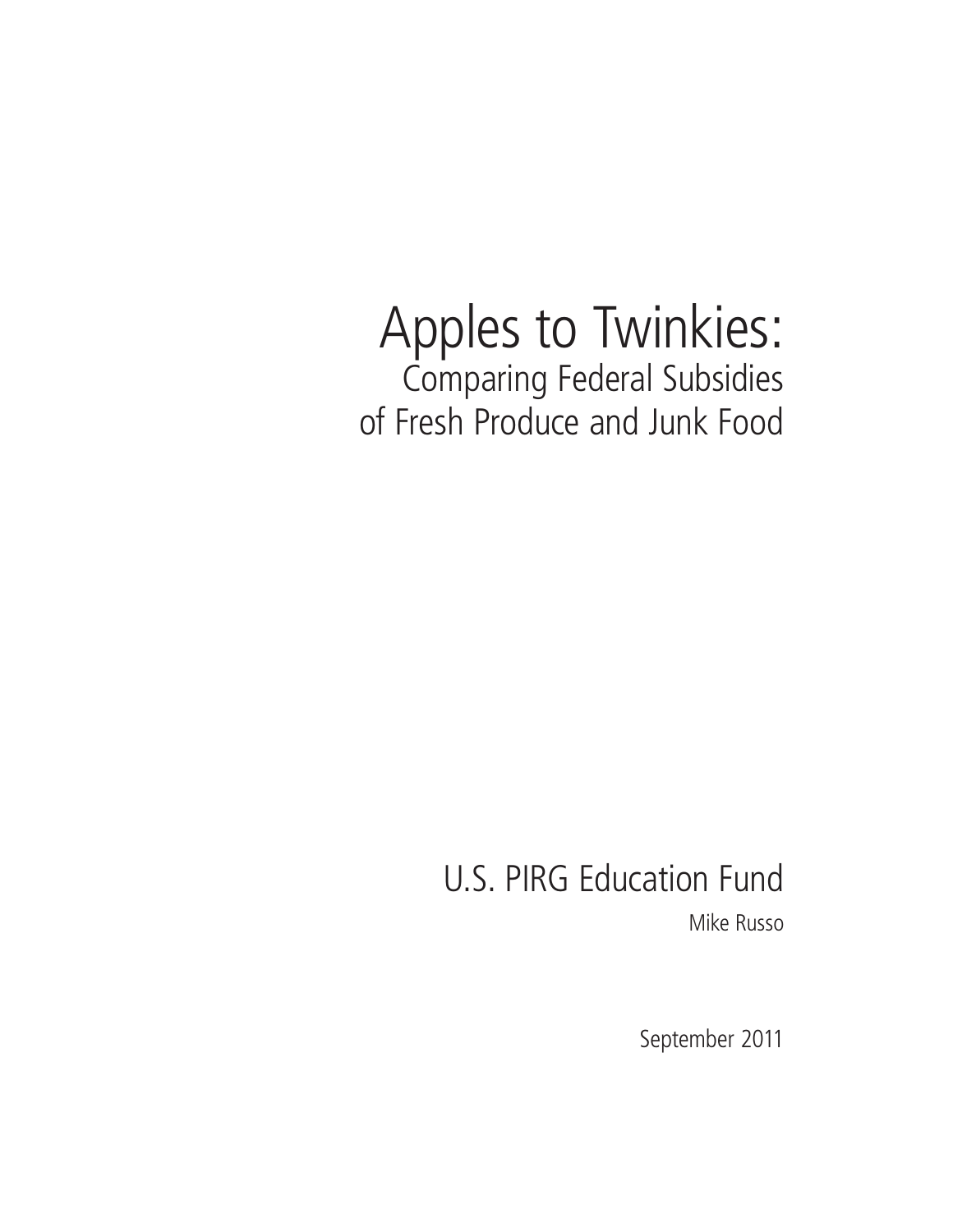# Acknowledgments

The author bears responsibility for any factual errors. The views expressed in this report are those of the author, and do not necessarily reflect the views of our funders.

With public debate around important issues often dominated by special interests pursuing their own narrow agendas, U.S. PIRG Education Fund offers an independent voice that works on behalf of the public interest. U.S. PIRG Education Fund, a  $501(c)(3)$  organization, works to protect consumers and promote good government. We investigate problems, craft solutions, educate the public, and offer Americans meaningful opportunities for civic participation.

For more information about U.S. PIRG Education Fund or for additional copies of this report, please visit: http://www.uspirg.org.

© 2011 U.S. PIRG Education Fund.

Some Rights Reserved: U.S. PIRG Education Fund issues this report under a Creative Commons "some rights reserved" license. You are free to copy, distribute, or display the work for noncommercial purposes, with attribution. For more information about this Creative Commons license, visit: http://creativecommons.org/licenses/by-nc-nd/2.5/

Cover photos: Apples, Elena Asenova, iStockphoto.com; Snack cakes, Mindspace, Inc., iStockphoto.com Graphic Design: Harriet Eckstein Graphic Design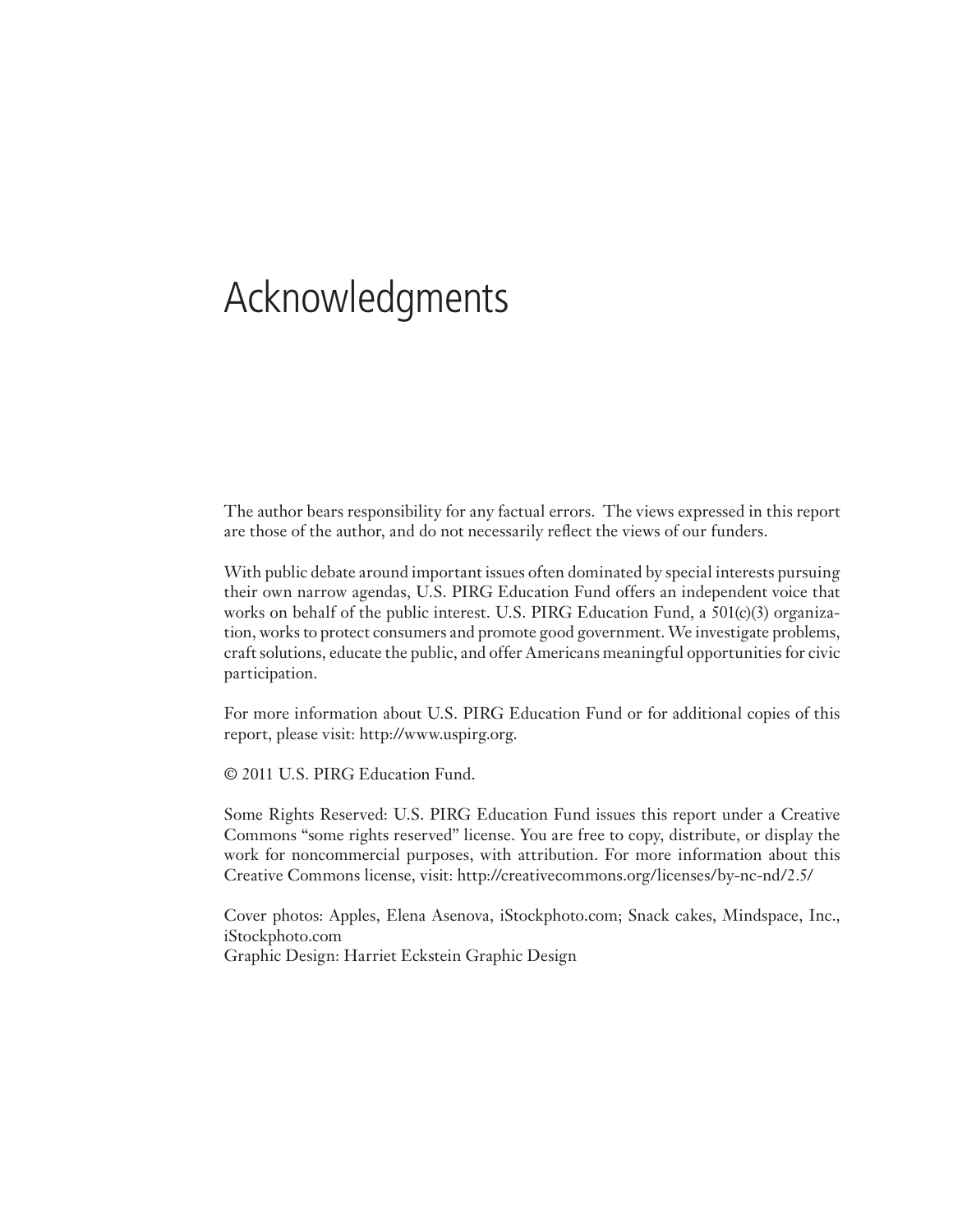# Executive Summary

America is facing an obesity epi-<br>demic—one that's hitting children<br>especially hard. Childhood obesity demic—one that's hitting children rates have tripled over the last three decades, with one in five kids aged 6 to 11 now obese. These increases in obesity rates will translate into kids who are at greater risk for heart disease and diabetes, undermining the health of our country and driving up medical costs by hundreds of billions of dollars.

The rise in childhood obesity has many causes, but one of the most important is the increased prevalence of high-fat, heavily sweetened junk food. And shockingly, American taxpayers are spending billions to subsidize junk food ingredients, making the problem worse.

Between 1995 and 2010, American taxpayers spent over \$260 billion in agricultural subsidies. Most subsidies went to the country's largest farming operations, mainly to grow just a few commodity crops, including corn and soybeans. While dairy and livestock production also receive some federal support, it is these commodity crops that get the lion's share of the subsidies.

Most of these commodity crops are not simply eaten as-is. Among other uses, food manufacturers process them into additives like high fructose corn syrup and vegetable oils that provide a cheap dose of sweetness and fat to a wide variety of junk food products. Thus, Americans' tax dollars are directly subsidizing junk food ingredients.

- Between 1995 and 2010, \$16.9 billion in tax dollars subsidized four common food additives—corn syrup, high fructose corn syrup, corn starch, and soy oils (which are frequently processed further into hydrogenated vegetable oils).
- Outside of commodity crops, other agricultural products receive very little in federal subsidies. Since 1995, taxpayers spent only \$262 million subsidizing apples, which is the only significant federal subsidy of fresh fruits or vegetables.
- If these agricultural subsidies went directly to consumers to allow them to purchase food, each of America's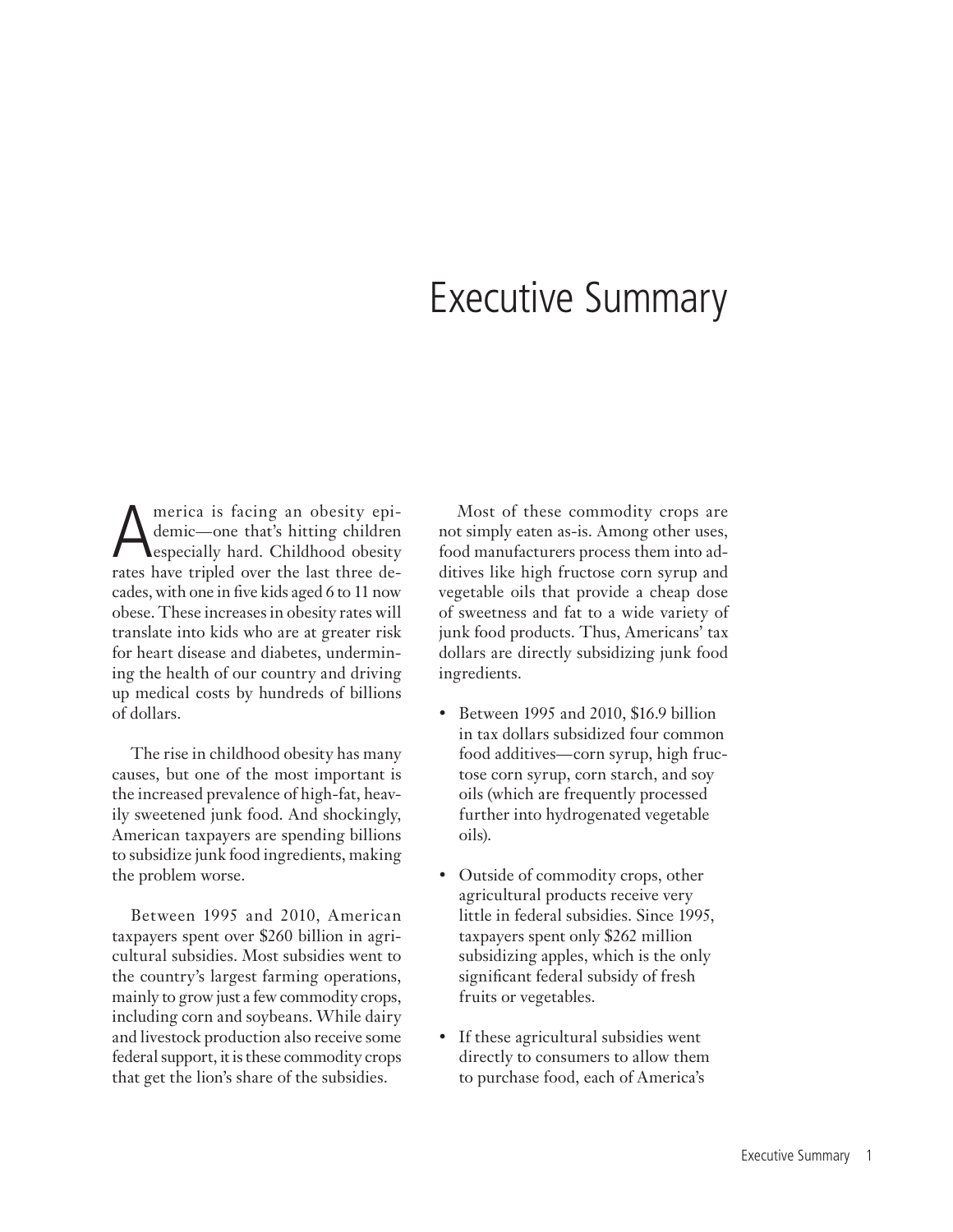144 million taxpayers would be given \$7.36 to spend on junk food and 11 cents with which to buy apples each year—enough to buy 19 Twinkies but less than a quarter of one Red Delicious apple apiece.

The fact that so many tax dollars are being wasted on junk food demonstrates the need to reform national agricultural subsidies and end this wasteful spending.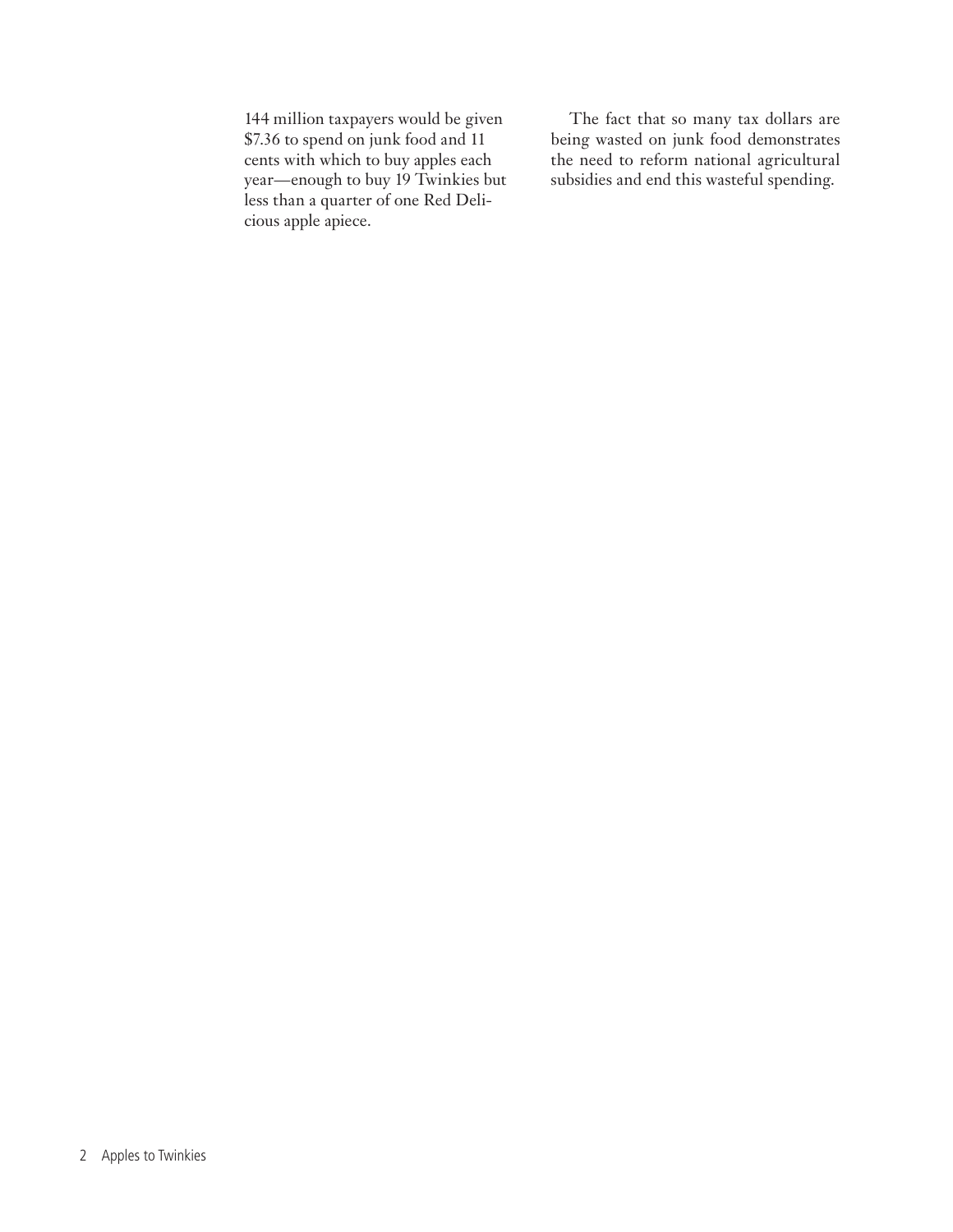# Apples to Twinkies

### Introduction

The U.S. is right now in the throes of<br>a public health crisis. But rather than<br>one caused by pathogens like viruses<br>or bacteria, which, while often terrifying, he U.S. is right now in the throes of a public health crisis. But rather than one caused by pathogens like viruses can at least be understood and quarantined, we now face a different kind of epidemic—a sudden, dramatic rise in obesity across the country, whose impact on our health, and especially the health of our children, is devastating.

The status quo is already intolerable. Childhood obesity rates in the U.S. have more than tripled in the past 30 years.<sup>1</sup> Almost one in five children aged 6 to 11 is now obese. The consequences are not simply expanded waistlines, as obesity harms the health of those it affects. Obese children have arteries so thick, they resemble those of 45-year-olds, putting them at greatly increased risk of heart disease.2 Seventy percent of obese 5- to 17-year-olds show one of the risk factors for heart disease.3 Obese children are also twice as likely to develop diabetes as their normal-weight peers.4 The obesity-fueled increase in childhood diabetes rates is particularly harrowing—Type 2 diabetes, the variety linked to obesity, has for many years been called "adult-onset diabetes." With one third of American children born in 2000 on-track to develop that form of the disease, that label is no longer remotely accurate.<sup>5</sup>

Dollars don't fully capture the scale of this crisis, but they can at least suggest its outlines: \$150 billion a year is spent on obesity and its related co-morbidities, a value that has doubled over the last decade.<sup>6</sup> A recent study found that obesity-related conditions account for 7 to 11 percent of states' total health spending.7

And it's going to get worse: without significant policy changes, projections suggest that by 2030, half of Americans will be obese, and we will be spending an additional \$66 billion a year in medical costs as a result.8

The obesity epidemic has many causes, but one of the simplest is also among the most significant: junk food. Between 1977 and 1994, Americans increased their daily caloric intake by 206 calories.9 Almost all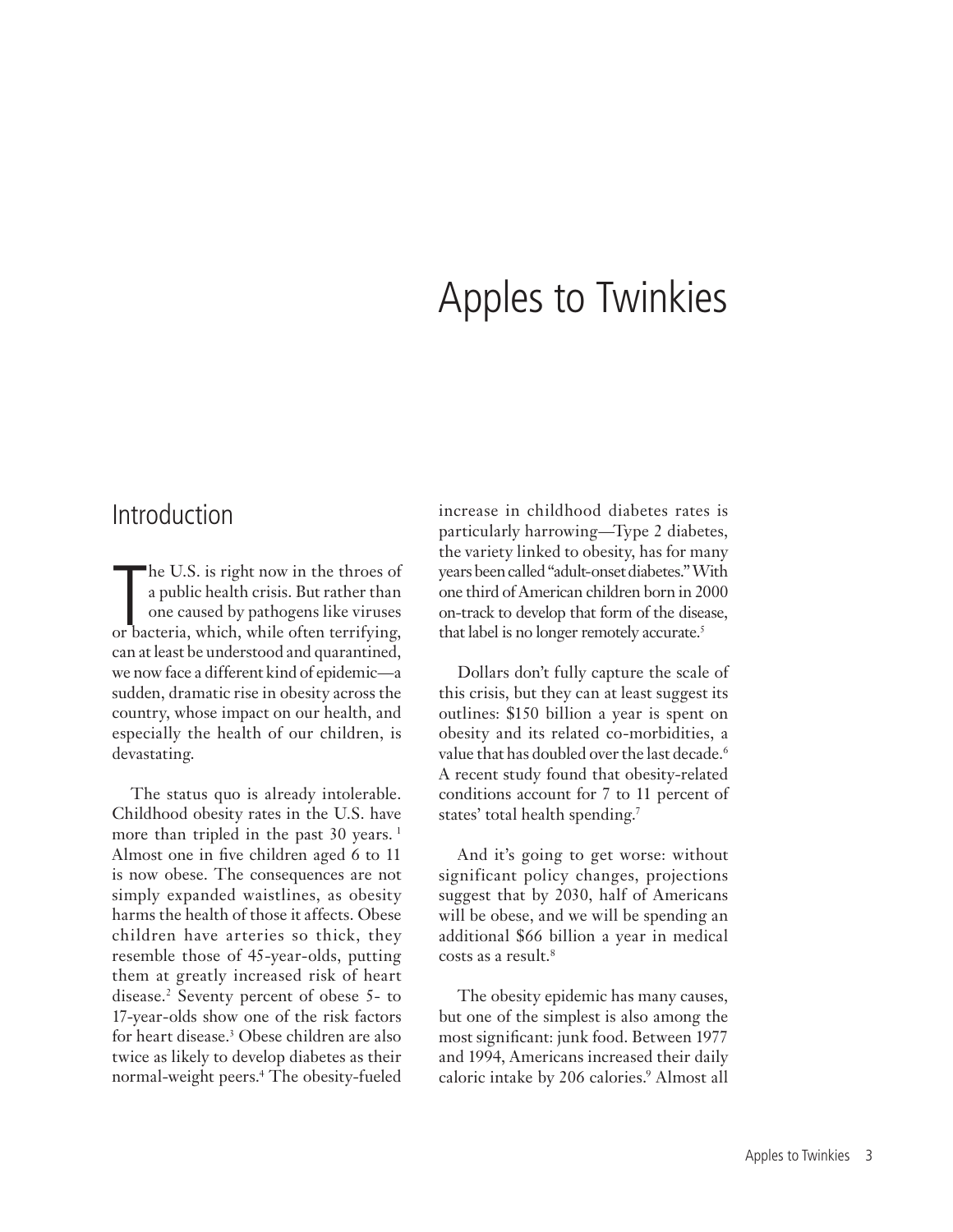of that increase is due to snacking, meaning that we are eating more frequent or higher-calorie snacks.<sup>10</sup> Indeed, snacking currently accounts for 27% of the calories American children eat each day.<sup>11</sup>

There are many reasons behind the increased production and consumption of junk food. Some are simply due to consumer taste and technological innovation. But our own government policy is also responsible for promoting obesity-fueling empty calories. The fact is, even as nutritionists and researchers tell us to cut down on junk food in order to end the childhood obesity epidemic, federal agricultural policy is busily making the problem worse.

## Federal Agricultural Policy Has Lost Its Way

When federal support for American agriculture began in the 1930s, it was aimed at helping small family farms, many of which were struggling as the economic catastrophe of the Great Depression and the environmental catastrophe of the Dust Bowl caught American farmers in a perfect storm.

Decades later, these programs have become ensconced as a permanent part of the policy landscape. And while they'd originated as rescue programs to help small, family-owned farmers keep their doors open, they've been reshaped into subsidies that primarily benefit the country's largest farming operations.

Since 1995, taxpayers have spent over \$260 billion on agricultural subsidies. Reflecting the political clout of the biggest producers, the lion's share of the dollars go to a very small number of large operations—roughly 74% of subsidies go to 4% of U.S. farmers.12 Ironically, the large producers who are the disproportionate recipients of subsidies may then use the dollars they receive from the federal government to buy out the smaller farms around them, meaning that the subsidies can be actively harmful to small family farmers.<sup>13</sup>

The difference between which foods are subsidized and which nutritionists recommend for a healthy diet is stark. The U.S. Department of Agriculture (USDA), which both administers subsidies and makes nutritional recommendations on what constitutes a healthy diet, recently replaced the longstanding "food pyramid" with a new "food plate," which graphically demonstrates what a balanced meal should look like.14 But while USDA's plate shows that servings of fruits and vegetables should be equal in size to those of grains and proteins, USDA distributes considerable federal financial support for the latter, and virtually none for the former.

#### **Figure 1. USDA Food Plate**



*USDA's recommendations for a healthy diet include a substantial role for fresh fruits and vegetables, but none for junk food.* 

There are a dizzying variety of subsidy programs—market loans, crop insurance, direct payments—but by far the lion's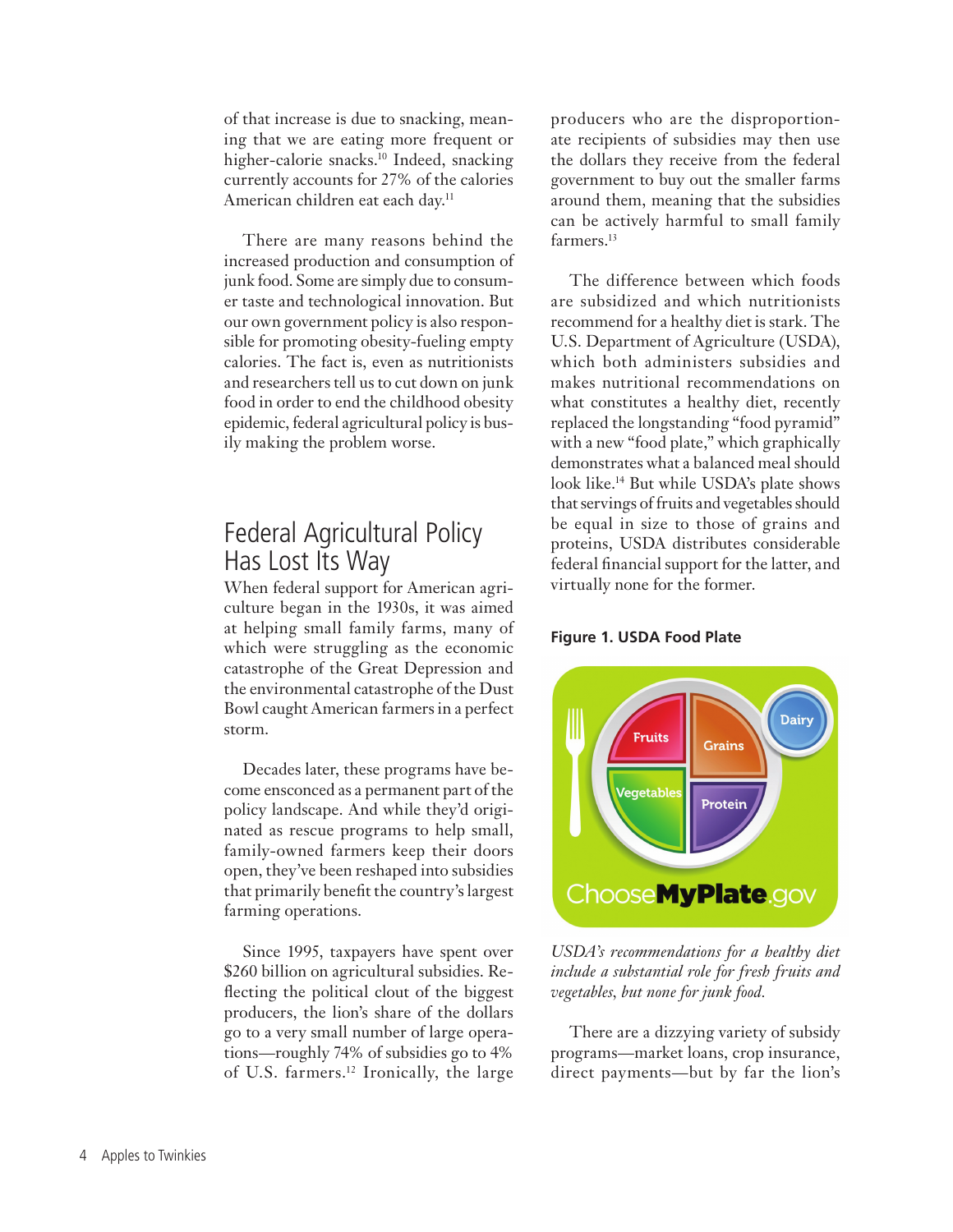share of taxpayer dollars go to subsidizing a few commodity crops. Of the \$260 billion spent since 1995, a full \$77 billion went to subsidize corn; wheat and cotton growers received just over \$30 billion apiece; soybeans were subsidized to the tune of \$24 billion. Other big-ticket items include rice, sorghum (a type of grass frequently used as livestock fodder), peanuts, barley, tobacco, and livestock and dairy production. Non-crop-specific disaster relief and conservation programs make up most of the remaining spending, with other sectors of the agricultural economy receiving virtually no subsidies.<sup>15</sup>

Commodity crops are not unhealthy in and of themselves. But most of the corn and soybeans we grow do not go to Americans' plates as-is. For example, only about 1% of U.S.-produced corn is the sweet corn that is usually directly eaten by humans.16 Instead, most commodity crops are fed to livestock, turned into biofuels, or processed into additives like high fructose corn syrup or hydrogenated vegetable oils.

In contrast, apples are the only fresh fruit or vegetable receiving significant federal subsidies. Since 1995 the entire complex of federal agricultural programs has spent only \$262 million on apples, and even this modest support is an overstatement of the subsidies going to *fresh* apples—some of the apple crop is itself processed into forms like apple juice or applesauce which in turn may be sweetened with high fructose corn syrup.<sup>17</sup>

Indeed, federal subsidies create very strong perverse incentives discouraging farmers from growing fresh fruits and vegetables: growers of corn or wheat who also use the land to raise produce can see their subsidies revoked and face further penalties.18

## Federal Subsidies for Junk Food Ingredients

Perhaps the greatest example of how U.S. farm policy has lost its way is the fact that





*Major U.S. Agricultural Subsidy Programs, 1995-2010. Source: Environmental Working Group, 2011 Farm Subsidy Database*.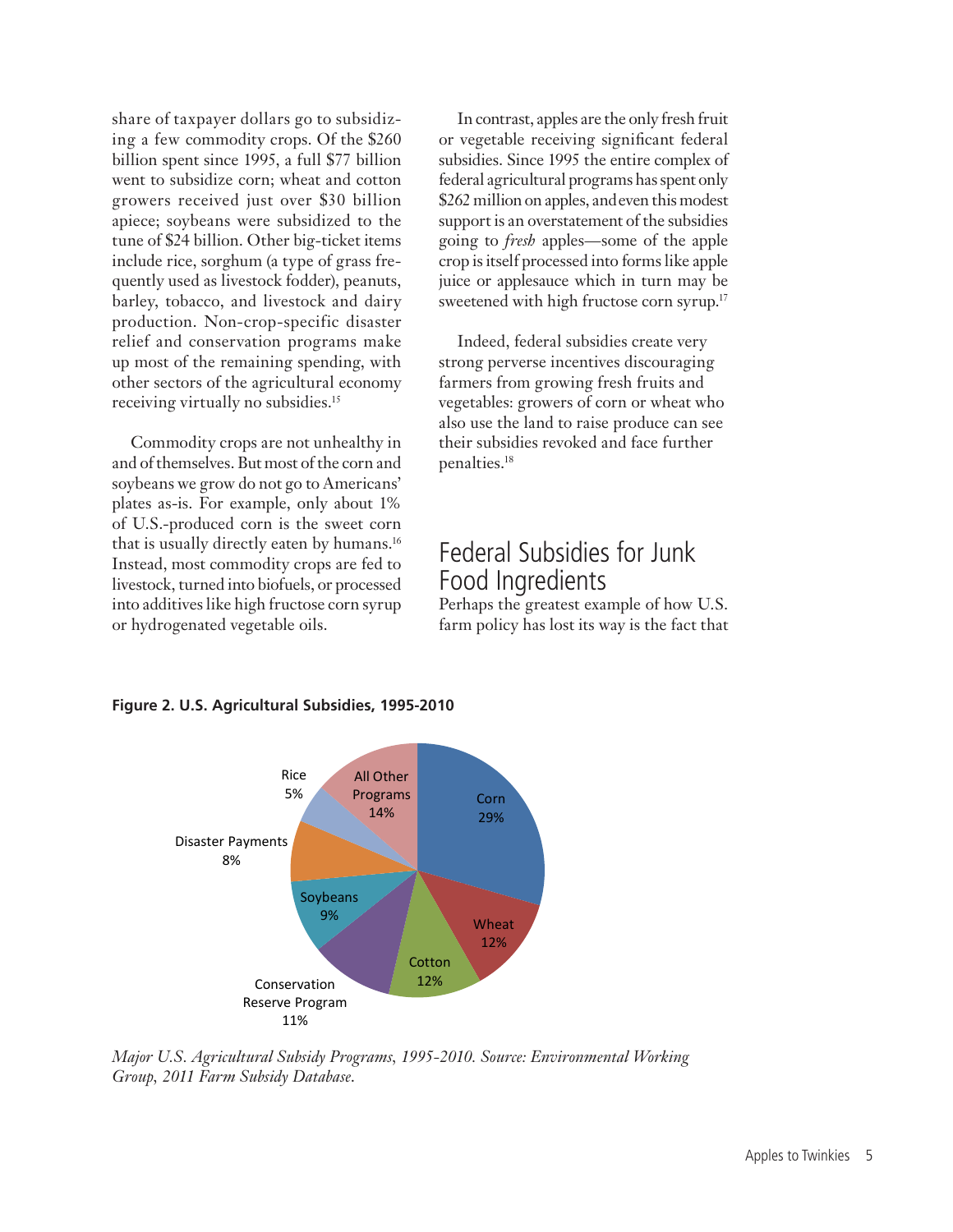many subsidized crops are processed into common junk food ingredients. A substantial portion of the corn grown in the U.S. is turned into high fructose corn syrup (HFCS) and corn starch, carbohydrates with no nutritional value. Soybeans are ground up, with the meal going to feed cows, and the liquid skimmed off and turned into fat-based additives like partially hydrogenated vegetable oil. When taxpayers subsidize these commodity crops, they subsidize junk food ingredients as well.

Take the Twinkie: of its 37 ingredients, at least 14 of them are made with federal subsidies, including corn syrup, high fructose corn syrup, corn starch, and vegetable shortening.19 Twinkies are sweet, fatty, and calorie-rich but utterly lacking in nutritional value. And they're cheap, too, in part because consumers have already made a down payment on many of the ingredients with their tax dollars.

But the Twinkie hardly stands alone: high fructose corn syrup can be found in cookies, candies, and cakes, but also soda, bread, ketchup, yogurt, salad dressing, and sauces.<sup>20</sup> Vegetable oils and shortening derived from soy are also ubiquitous in processed food products.

As discussed above, taxpayers have shelled out \$260 billion since 1995 in agricultural subsidies. However, not all of this spending goes directly to unhealthy food. Some of the subsidy payments go to crops that are not used in junk food (or are not even food at all, in the case of cotton). And not all corn or soy grown with the assistance of federal subsidies is processed into junk food ingredients.

At the same time, this system of subsidies shovels massive amounts of money at commodity crops, some of which are processed into junk food.

To estimate how many taxpayer dollars are directly supporting junk food production, this report analyzes tax spending on four "empty calorie" ingredients that are almost pure sugar, fat, or carbohydrate, with very limited nutritional value: corn syrup, high fructose corn syrup, and corn starch, all derived from corn, and soybean oil.<sup>21</sup>

#### **Subsidies for Corn Syrup, High Fructose Corn Syrup, and Corn Starch**

High fructose corn syrup is a corn-derived sweetener that is used as a replacement for sugar in many foods, because it is somewhat cheaper. Biologically, it is almost indistinguishable from ordinary table sugar, containing roughly equal parts fructose and glucose.<sup>22</sup> Ordinary corn syrup, or dextrose, is a sweetener that is primarily glucose, with a much lower fructose content. Corn starch is, simply enough, made by processing corn to remove everything but the starch. It is a pure carbohydrate, used as a thickening agent in foods.

A substantial portion of the corn produced in the U.S. is processed into these additives. According to USDA, since 1995, the nation grew 181.1 billion bushels of corn. 13.0 billion of those bushels were processed into some form of corn sweetener, while a further 4.3 billion bushels were turned into corn starch.<sup>23</sup> Thus, over this time period, approximately 9.7% of all American corn was turned into junk food ingredients.

Subsidy databases show that since 1995, \$77.1 billion in taxpayer dollars have supported the growing of corn.<sup>24</sup> Therefore, 9.7% of this total, or \$7.5 billion, has gone directly to corn-based sweeteners and corn starch (with \$5.5 billion supporting production of corn sweeteners, and \$2 billion for corn starch).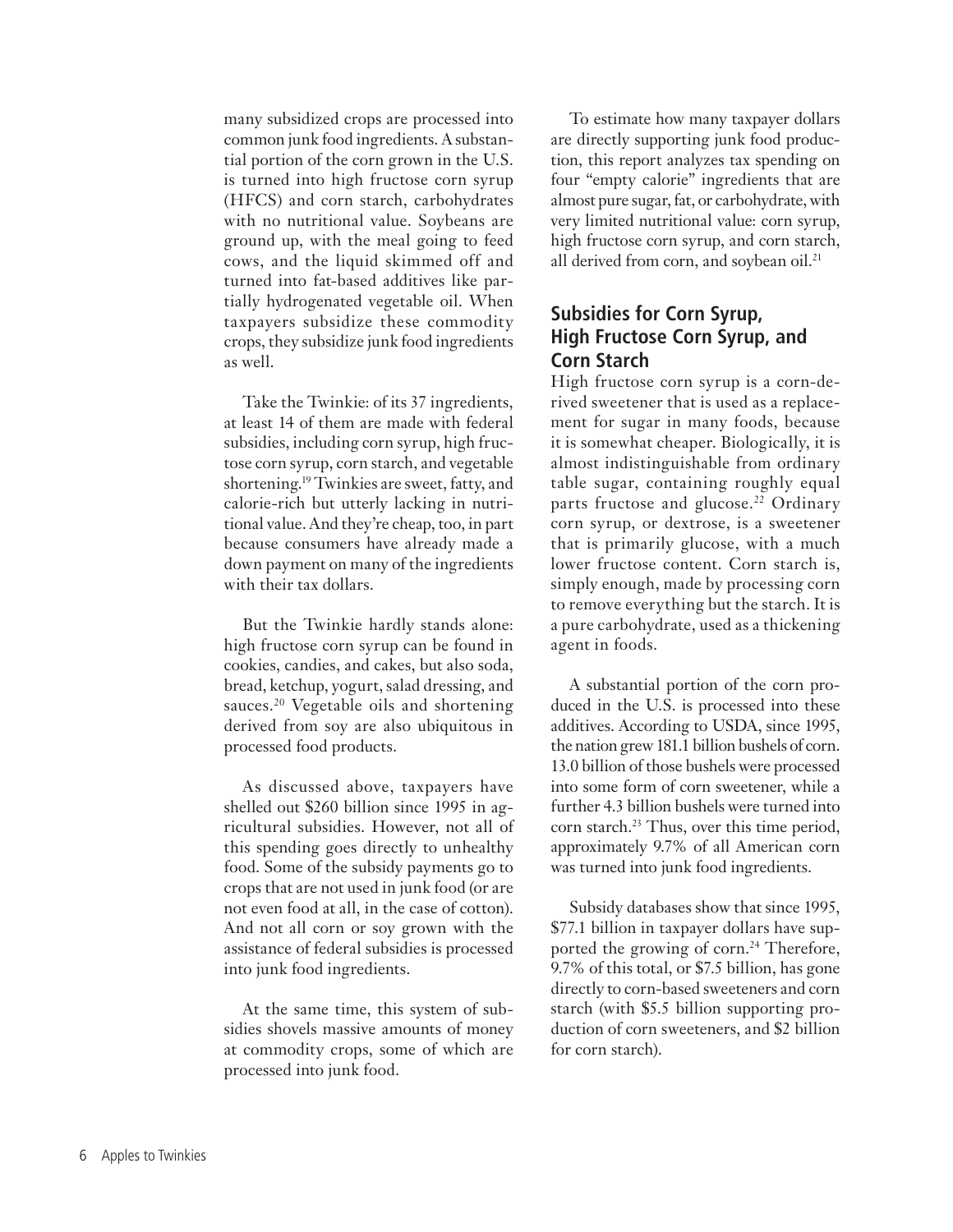## Industry Defenses of HFCS

T he corn-growing industry has engaged in a public relations campaign in recent years aimed at rehabilitating the increasingly-tattered image of high fructose corn syrup. Their campaign, which has included several prominent television ads, makes several claims defending the additives, but none of their arguments paint HFCS as anything but unhealthy:

- 1) **"It's made from corn":** it is certainly the case that HFCS is manufactured using corn as the raw ingredient. But the nutritional value of the end product has much less to do with its starting point than how it is manufactured—and here, the HFCS production process concentrates the sweetest, least-healthy portions of the corn and disposes of all of the rest.
- 2) **"It's nutritionally the same as sugar":** as discussed in the main text, HFCS is a mixture of fructose and glucose, much like ordinary table sugar. In HFCS, the two molecules are not chemically bound together, while in sugar they are; still, this biochemical distinction does not appear to make any nutritional difference. With that said, there are some varieties of HFCS that contain a higher concentration of harmful fructose than ordinary sugar, and some studies have shown that consuming very large quantities of HFCS poses more of a health hazard than consuming an equivalent amount of ordinary sugar.<sup>25</sup>
- 3) **"Like sugar, it's fine in moderation":** a true statement. But as the rise in junk food production and the obesity epidemic show, neither HFCS nor sugar are being consumed in moderation. Because HFCS is a cheap, ubiquitous ingredient, it's used in high concentrations in many foods, and Americans are eating too much of it.

#### **Subsidies for Soy Oils**

While corn commonly shows up in American supermarkets, in both processed and non-processed forms, soybeans have a much less ubiquitous presence on retail shelves. Yet they are a major recipient of federal agricultural subsidies, to the tune of \$24.3 billion since 1995.26

When soybeans are processed, they are crushed, yielding both oils and ground soy meal. The meal is primarily used as animal feed, while the resulting oils are processed, sold directly as vegetable oil and used as additives in other foods. When a nutrition label lists "vegetable oil" or "vegetable

shortening" as an ingredient, very often that vegetable is soy. In fact, soybean oil accounts for roughly two thirds of all edible oils eaten in the United States.<sup>27</sup>

Soy oil, as a pure fat, is often added to processed foods to make them better-tasting. Vegetable oils and shortening show up in Twinkies, cakes, cookies, crackers, fish sticks, margarine, breakfast cereals, and many other snack foods. <sup>28</sup>

Determining the percentage of the soybean crop that is processed into junk food ingredients is more complex than it is for corn, because the same soybeans are processed into both meal and oils.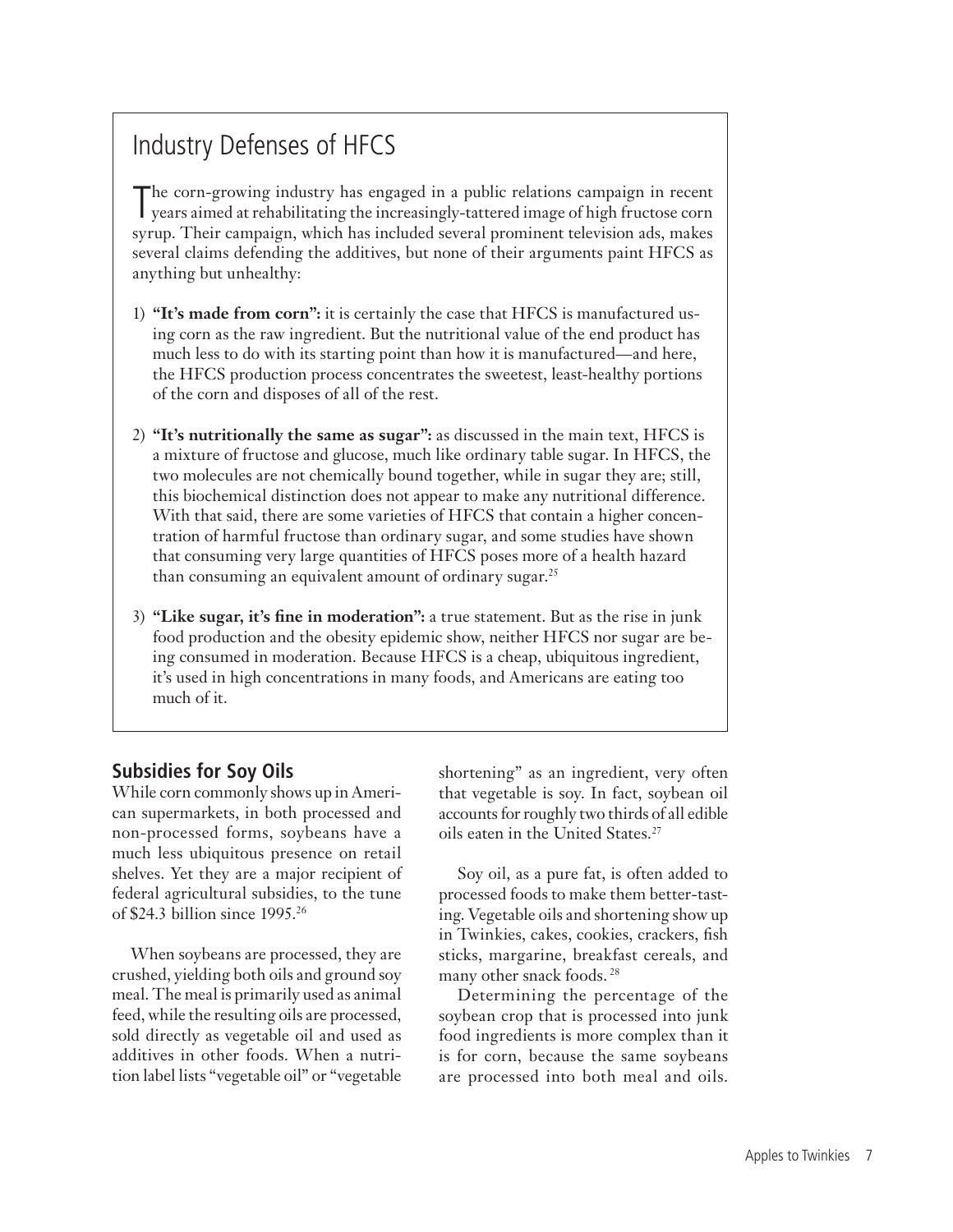However, USDA data breaks down the value of the yearly soybean crop that is attributable just to soy oils, rather than the value of the meal or hulls. Since 1995, 38.9% of the value of the soybean crop has come from oils.29

Taxpayers have spent \$24.3 billion subsidizing the production of soybeans since 1995. Thus, \$9.44 billion in taxpayer dollars over that time period has gone to soy oils that are turned into hydrogenated vegetable oils and other junk food additives.

Between these four ingredients—corn syrup, high fructose corn syrup, corn starch, and soy oils—taxpayers have paid \$16.9 billion dollars supporting junk food since 1995.

## Apples to Twinkies

This significant public expenditure on unhealthy additives is a counterproductive use of taxpayer dollars, and reflects our skewed agricultural policy priorities. The perversity of these subsidies can be clearly seen by examining how much federal support goes to what most nutritionists recognize as the healthiest category of foods: fresh fruits and vegetables.

Only one of the top twenty federal subsidy programs directly supports a fresh fruit or vegetable: apples.30 It comes in at number 19 on the list: since 1995 the entire complex of federal agricultural programs has spent only \$262 million on apples, a fraction of the taxpayer dollars going to junk food.

As discussed above, in the sixteen years between 1995 and 2010, taxpayers spent \$16.9 billion subsidizing junk food ingredients; they spent \$262 million on apples (or \$1.06 billion and \$16.4 million per year, respectively). These payments went to the farming companies that grew

the crops, of course, but it's possible to illustrate our nation's priorities by seeing what our agricultural subsidies would buy each taxpayer.

If these agricultural subsidies went directly to consumers to allow them to purchase food, each of America's 144 million taxpayers would be given \$7.36 to spend on junk food and 11 cents with which to buy apples each year.31 As discussed above, Twinkies provide a perfect illustration of the junk food heavily subsidized by our food policy; the Red Delicious can serve as a representative of the other varieties of apple. Using average prices for these two foods, this would be enough to get 19 free Twinkies $32$ —but less than a quarter of an apple.33 And these numbers add up—the taxpayers in each of America's largest cities are collectively shelling out for millions of Twinkies each year, but many fewer apples.34

## Conclusion

Billions of dollars in subsidies have been spent over the past decades to support junk food ingredients. This distressing outcome doesn't simply reflect an overall policy of massive support for the entire agricultural sector; instead, it's the result of a conscious policy that directs subsidies to commodity crops that are more likely to be processed into food additives.

This wasteful spending not only squanders taxpayer dollars: by fueling the crisis of childhood obesity, the subsidies damage our country's health and increase the medical costs that will ultimately need to be paid to treat the effects of the obesity epidemic. Taxpayers are paying for the privilege of making our country sick.

Subsidies to large agribusinesses are egregious enough on their own; the fact that the subsidies go to junk food adds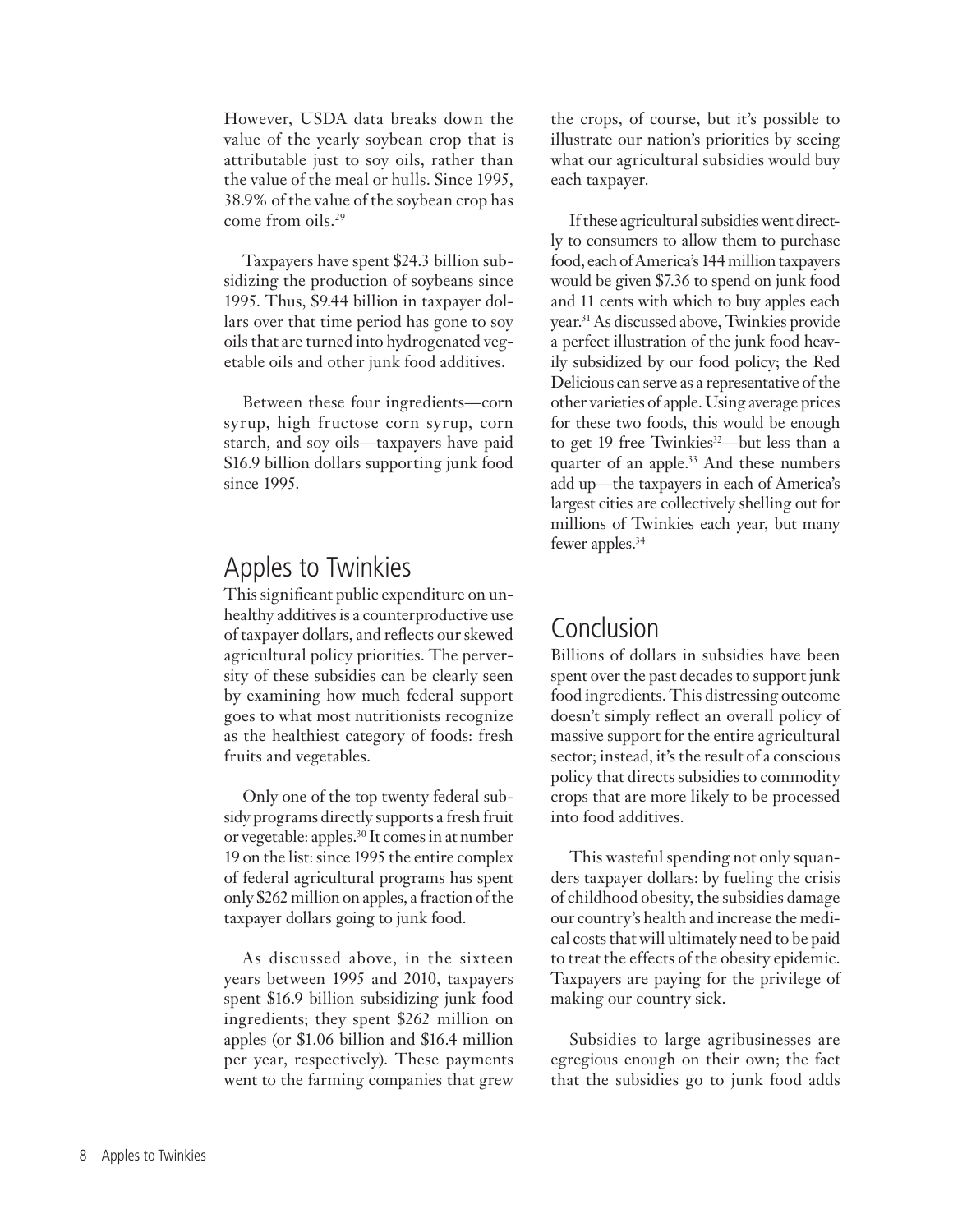insult to injury. At a time when government spending is coming under increased scrutiny, policy-makers should take a hard

look at what our agricultural policy says about our priorities, and take a stand for children's health.

| City             | State                | Population | <b>Share of Junk</b><br><b>Food Subsidies</b> | #Twinkies  | <b>Share of Apple</b><br><b>Subsidies</b> | # Apples |
|------------------|----------------------|------------|-----------------------------------------------|------------|-------------------------------------------|----------|
| New York         | New York             | 8,175,133  | \$28,044,146                                  | 73,800,383 | \$433,891                                 | 842,506  |
| Los Angeles      | California           | 3,792,621  | \$13,010,286                                  | 34,237,594 | \$201,291                                 | 390,857  |
| Chicago          | Illinois             | 2,695,598  | \$9,247,035                                   | 24,334,303 | \$143,067                                 | 277,801  |
| Houston          | Texas                | 2,099,451  | \$7,202,000                                   | 18,952,632 | \$111,427                                 | 216,363  |
| Philadelphia     | Pennsylvania         | 1,526,006  | \$5,234,843                                   | 13,775,902 | \$80,992                                  | 157,266  |
| Phoenix          | Arizona              | 1,445,632  | \$4,959,126                                   | 13,050,331 | \$76,726                                  | 148,983  |
| San Antonio      | Texas                | 1,327,407  | \$4,553,564                                   | 11,983,064 | \$70,451                                  | 136,799  |
| San Diego        | California           | 1,307,402  | \$4,484,939                                   | 11,802,471 | \$69,390                                  | 134,737  |
| Dallas           | Texas                | 1,197,816  | \$4,109,013                                   | 10,813,192 | \$63,573                                  | 123,444  |
| San Jose         | California           | 945,942    | \$3,244,979                                   | 8,539,418  | \$50,205                                  | 97,486   |
| Jacksonville     | Florida              | 821,784    | \$2,819,065                                   | 7,418,592  | \$43,616                                  | 84,691   |
| Indianapolis     | Indiana              | 820,445    | \$2,814,472                                   | 7,406,504  | \$43,545                                  | 84,553   |
| San Francisco    | California           | 805,235    | \$2,762,295                                   | 7,269,197  | \$42,737                                  | 82,985   |
| Austin           | Texas                | 790,390    | \$2,711,370                                   | 7,135,185  | \$41,950                                  | 81,455   |
| Columbus         | Ohio                 | 787,033    | \$2,699,854                                   | 7,104,880  | \$41,771                                  | 81,109   |
| Fort Worth       | Texas                | 741,206    | \$2,542,648                                   | 6,691,180  | \$39,339                                  | 76,387   |
| Charlotte        | North Carolina       | 731,424    | \$2,509,092                                   | 6,602,874  | \$38,820                                  | 75,378   |
| Detroit          | Michigan             | 713,777    | \$2,448,555                                   | 6,443,567  | \$37,883                                  | 73,560   |
| El Paso          | Texas                | 649,121    | \$2,226,758                                   | 5,859,890  | \$34,452                                  | 66.897   |
| Memphis          | Tennessee            | 646,889    | \$2,219,101                                   | 5,839,741  | \$34,333                                  | 66,667   |
| Baltimore        | Maryland             | 620.961    | \$2,130,157                                   | 5,605,678  | \$32,957                                  | 63,994   |
| Boston           | Massachusetts        | 617,594    | \$2,118,607                                   | 5,575,282  | \$32,778                                  | 63,647   |
| Seattle          | Washington           | 608,660    | \$2,087,960                                   | 5,494,631  | \$32,304                                  | 62,727   |
| Washington       | District of Columbia | 601,723    | \$2,064,163                                   | 5,432,008  | \$31,936                                  | 62,012   |
| Nashville        | Tennessee            | 601,222    | \$2,062,444                                   | 5,427,485  | \$31,910                                  | 61,960   |
| Denver           | Colorado             | 600,158    | \$2,058,794                                   | 5,417,880  | \$31,853                                  | 61,851   |
| Louisville       | Kentucky             | 597,337    | \$2,049,117                                   | 5,392,414  | \$31,703                                  | 61,560   |
| Milwaukee        | Wisconsin            | 594,833    | \$2,040,527                                   | 5,369,809  | \$31,570                                  | 61,302   |
| Portland         | Oregon               | 583,776    | \$2,002,597                                   | 5,269,993  | \$30,984                                  | 60,162   |
| Las Vegas        | Nevada               | 583,756    | \$2,002,529                                   | 5,269,812  | \$30,983                                  | 60,160   |
| Oklahoma City    | Oklahoma             | 579,999    | \$1,989,641                                   | 5,235,896  | \$30,783                                  | 59,773   |
| Albuquerque      | New Mexico           | 545,852    | \$1,872,502                                   | 4,927,637  | \$28,971                                  | 56,254   |
| Tucson           | Arizona              | 520,116    | \$1,784,217                                   | 4,695,307  | \$27,605                                  | 53,602   |
| Fresno           | California           | 494,665    | \$1,696,909                                   | 4,465,550  | \$26,254                                  | 50,979   |
| Sacramento       | California           | 466,488    | \$1,600,250                                   | 4,211,184  | \$24,759                                  | 48,075   |
| Long Beach       | California           | 462,257    | \$1,585,736                                   | 4,172,989  | \$24,534                                  | 47,639   |
| Kansas City      | Missouri             | 459,787    | \$1,577,263                                   | 4,150,692  | \$24,403                                  | 47,384   |
| Mesa             | Arizona              | 439,041    | \$1,506,095                                   | 3,963,409  | \$23,302                                  | 45,246   |
| Virginia Beach   | Virginia             | 437,994    | \$1,502,504                                   | 3,953,957  | \$23,246                                  | 45,138   |
| Atlanta          | Georgia              | 420,003    | \$1,440,787                                   | 3,791,545  | \$22,291                                  | 43,284   |
| Colorado Springs | Colorado             | 416,427    | \$1,428,520                                   | 3,759,263  | \$22,102                                  | 42,916   |
| Omaha            | Nebraska             | 408,958    | \$1,402,898                                   | 3,691,837  | \$21,705                                  | 42,146   |
| Raleigh          | North Carolina       | 403,892    | \$1,385,519                                   | 3,646,104  | \$21,436                                  | 41,624   |
| Miami            | Florida              | 399,457    | \$1,370,306                                   | 3,606,067  | \$21,201                                  | 41,167   |
| Cleveland        | Ohio                 | 396,815    | \$1,361,242                                   | 3,582,217  | \$21,061                                  | 40,895   |
| Tulsa            | Oklahoma             | 391,906    | \$1,344,402                                   | 3,537,901  | \$20,800                                  | 40,389   |
| Oakland          | California           | 390,724    | \$1,340,348                                   | 3,527,231  | \$20,737                                  | 40,267   |
| Minneapolis      | Minnesota            | 382,578    | \$1,312,403                                   | 3,453,693  | \$20,305                                  | 39,427   |
| Wichita          | Kansas               | 382,368    | \$1,311,683                                   | 3,451,798  | \$20,294                                  | 39,406   |
| Arlington        | Texas                | 365,438    | \$1,253,606                                   | 3,298,963  | \$19,395                                  | 37,661   |

**Table 1. Apples and Twinkies Purchasable with Federal Subsidies, by Major U.S. City**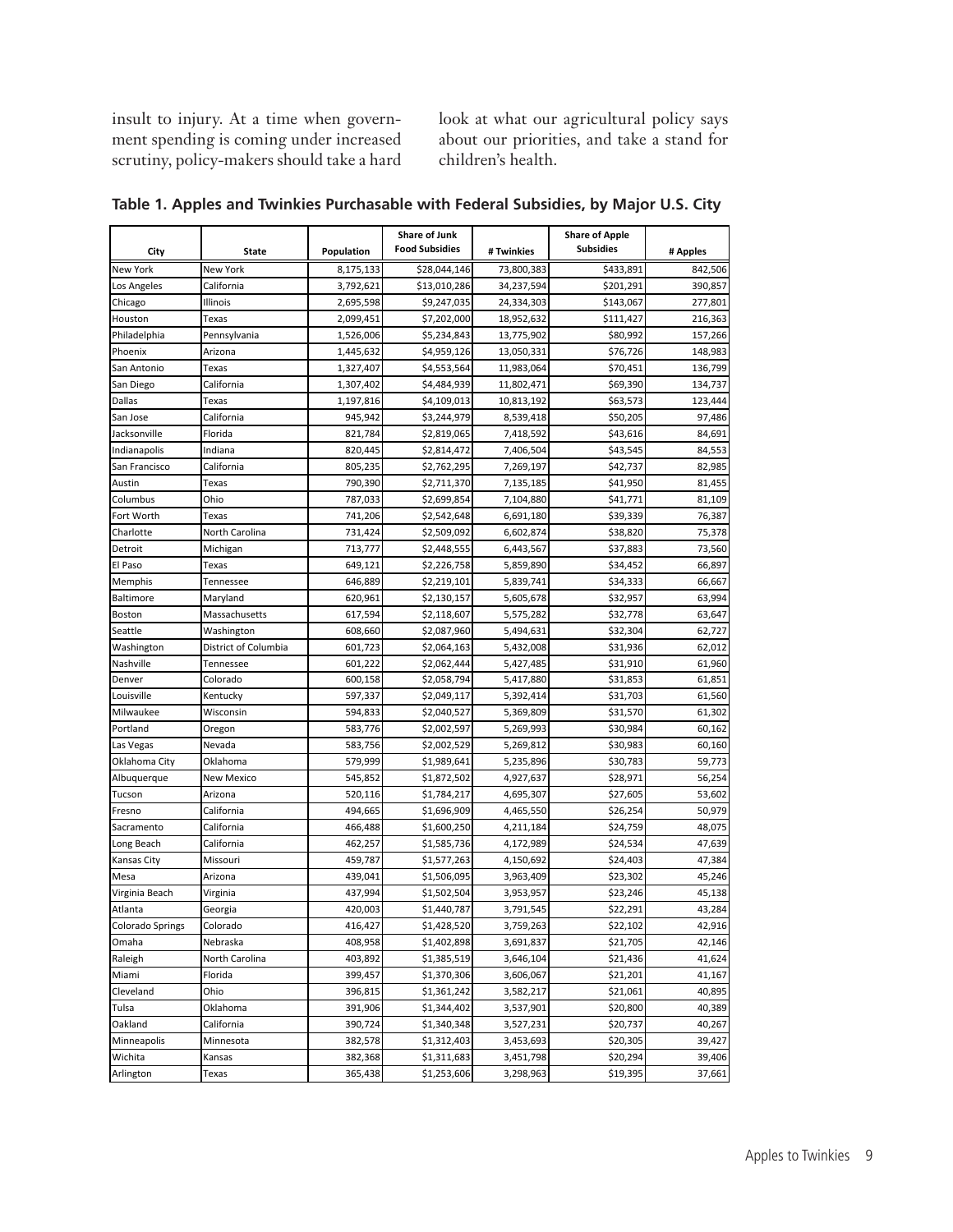# Endnotes

1 Obesity is defined by having a Body Mass Index of over thirty (BMI is calculated by dividing weight, in kilograms, by the square of height, in meters). A male at the average American height of 5'10" is obese if he weighs more than 210 pounds; for a woman at the average American height of 5'4", obesity sets in at weights above 175 pounds. *See* the World Health Organization, Information Sheet on Obesity and Overweight, *at* http://www. who.int/dietphysicalactivity/publications/ facts/obesity/en/; Wikipedia, *Human Height*, *at* http://en.wikipedia.org/wiki/Human\_ height#Average\_height\_around\_the\_world.

2 Pam Belluck, *Child Obesity Seen as Warning of Heart Disease*, N.Y. Times, Nov. 11, 2008, *at* http://www.nytimes.com/2008/11/12/health/ 12heart.html.

3 Centers for Disease Control and Prevention, Health Topics: Childhood Obesity, *at* http:// www.cdc.gov/healthyyouth/obesity/.

4 University of Michigan News Service, *Obese Children Twice as Likely to Have Diabetes*, Jan. 30, 2006, *at* http://ns.umich.edu/htdocs/releases/ story.php?id=77.

5 Centers for Disease Control and Prevention, *Healthy Communities: Preventing Chronic Disease by Activating Grassroots Change*, 2009, *at* http:// www.cdc.gov/nccdphp/publications/AAG/pdf/ healthy\_communities.pdf.

6 Eric A. Finkelstein, Justin G. Trogdon, Joel W. Cohen, and William Dietz, *Annual Medical Spending Attributable To Obesity: Payer- And Service-Specific Estimates*, Health Affairs, July 27, 2009.

7 Rachael Rattner, *Obesity's Big Fat Cost to States*, MSNBC, Aug. 23, 2011, *at* http://www. msnbc.msn.com/id/44241074/ns/health-diet\_ and\_nutrition/.

8 Various Contributors, *Series on Obesity*, The Lancet, Aug. 26, 2011, *at* http://www.thelancet. com/series/obesity.

9 David M. Cutler, Edward L. Glaeser, and Jesse M. Shapiro, *Why Have Americans Become More Obese?*, Harvard Institute of Economic Research Working Paper No. 1994, Jan. 2003, *at* http://papers.ssrn.com/sol3/papers. cfm?abstract\_id=373121.

#### 10 *Id.*

11 Chris Fleming, *Study Showing Rise in Snacking by Children Generates Discussion*, Health Affairs Blog, Mar. 3, 2010, *at* http:// healthaffairs.org/blog/2010/03/03/studyshowing-rise-in-snacking-by-childrengenerates-discussion/.

12 Environmental Working Group, 2011 Farm Subsidy Database, *at* http://farm.ewg.org. Ten percent of subsidy recipients collected 74% of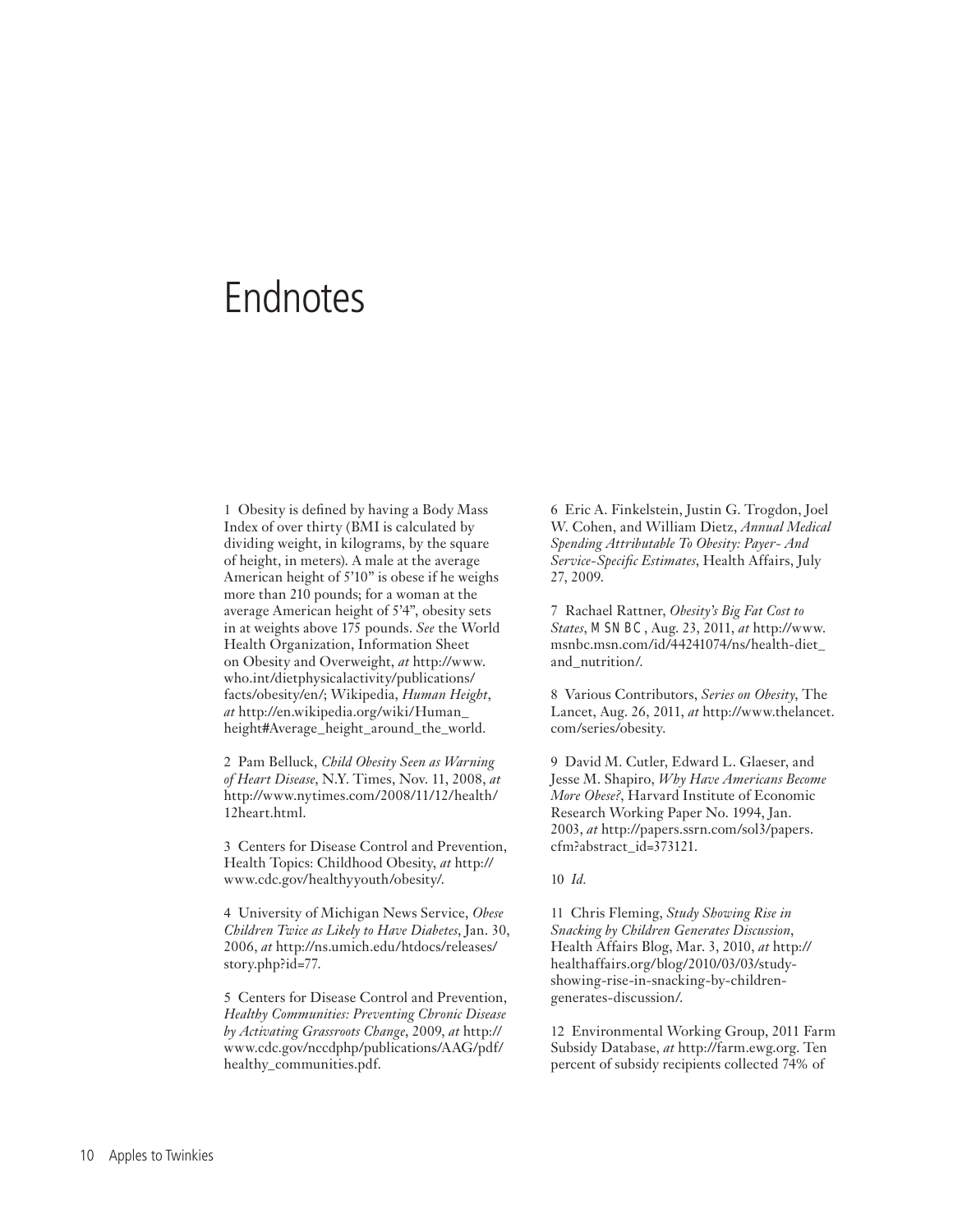the subsidies, but because the U.S. Department of Agriculture reports than 62% of American farmers don't pocket a dollar in federal subsidies, in effect only 4% of farmers are being paid almost three quarters of the total subsidies.

13 Brian Riedl, *How Farm Subsidies Harm Taxpayers, Consumers, and Farmers Too,* Heritage Foundation, June 20, 2007, *at* http://www. heritage.org/research/reports/2007/06/howfarm-subsidies-harm-taxpayers-consumersand-farmers-too; Gilbert M. Saul, Sarah Cohen, and Dan Morgan, *Federal Subsidies turn Farms into Big Business*, Washington Post, Dec. 21, 2006, *at* http://www.washingtonpost. com/wp-dyn/content/article/2006/12/20/ AR2006122001591.html.

14 U.S. Department of Agriculture (USDA), choosemyplate.gov, *at* http://www. choosemyplate.gov/.

15 2011 Farm Subsidy Database.

16 USDA Economic Research Service, *Corn Prices Near Record High, but What About Food Costs?*, Amber Waves, Feb. 2008, *at* http:// www.ers.usda.gov/AmberWaves/February08/ Features/CornPrices.htm.

17 2011 Farm Subsidy Database.

18 Jack Hedin, *My Forbidden Fruits (and Vegetables)*, N.Y. Times, Mar. 1, 2008, *at*  http://www.nytimes.com/2008/03/01/opinion/ 01hedin.html.

19 The full list includes wheat flour, corn syrup, HFCS, vegetable shortening, animal shortening, eggs, dextrose, "modified cornstarch," corn flour, soy protein isolate, soy flour, corn dextrin, soy lecithin, and cornstarch. Laura Coffey, *37 Ingredients Twinkie Eaters Ingest*, MSNBC, *at* http://today.msnbc.msn. com/id/38872091/ns/today-food/t/ingredientstwinkie-eaters-ingest/.

20 See a representative list at *e.g.* Kate Hopkins, *Foods and Products Containing High Fructose Corn Syrup*, Accidental Hedonist, *at*  http://www.accidentalhedonist.com/index. php/2005/06/09/foods\_and\_products\_ containing\_high\_fruct.

21 This conservative definition underestimates federal support for junk food. Wheat flour, which may be processed and "enriched", is used in a large number of such products. Similarly,

dairy subsidies support the production of milk, eggs, and cheese, which may be used as junk food ingredients. Even for the crops we do examine, we do not fully capture how much is going to junk food – corn chips and corn puffs, for example, include more corn-based ingredients than just processed corn starch and sweeteners.

22 Gary Taubes, *Is Sugar Toxic?*, N.Y. Times Magazine, Apr. 17, 2011, *at* http://www. nytimes.com/2011/04/17/magazine/mag-17Sugar-t.html?pagewanted=all. However, some studies have suggested that consuming high fructose corn syrup rather than sugar may lead to increased weight gain. *See*, *e.g.*, Hilary Parker, *A Sweet Problem: Princeton Researchers Find that High Fructose Corn Syrup Prompts Considerably More Weight Gain*, princeton.edu, Mar. 22, 2010, *at* http://www.princeton.edu/ main/news/archive/S26/91/22K07/.

23 USDA Economic Research Service, Sugar and Sweeteners: Recommended Data, Table 27: U.S. Use of Field Corn, by Crop Year. Because this data set is arranged in "crop years" stretching from September of one year through August of the next, we started our count in the 1995/96 crop year. *Available at* http://www.ers. usda.gov/Briefing/Sugar/Data.htm.

24 2011 Farm Subsidy Database.

25 *See* Note 22, *above*.

26 2011 Farm Subsidy Database.

27 Kayla Hedrick, *"Low-Lin" Oil Helps Keep Us Healthier and Profitable*, unitedsoybean.org, Jan. 19, 2011, *at* http://unitedsoybean.org/topics/ consumer/low-lin-soybean-oil-helps-keep-ushealthy-and-farmers-profitable.

28 Many soy oils undergo a process called hydrogenation before being used in food products. Hydrogenation is a process that can help protect oils from spoilage and improve their taste, as well as making them semisolid. However, partial hydrogenation also increases the concentration of trans fatty acids in the oil, and consumption of trans fats has been shown to increase the risk of heart disease. Due to these health concerns, food processors have been decreasingly relying on partial hydrogenation of soy oils. *Id.*; Wikipedia, *Hydrogenation*, *at* http://en.wikipedia.org/wiki/Hydrogenation.

29 USDA Economic Research Service, Oil Crops Yearbook 2011, Table 9: Soybeans: